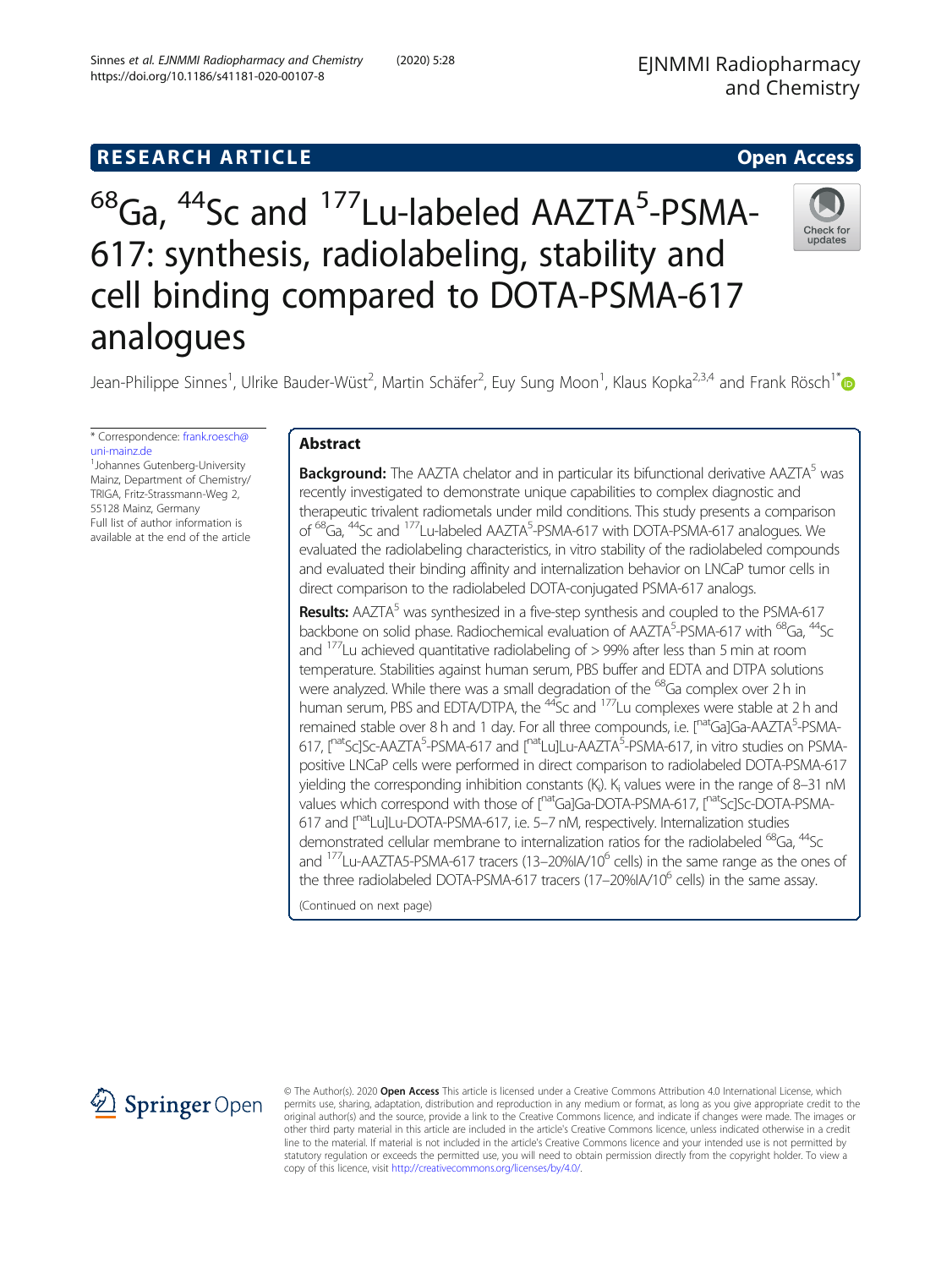# (Continued from previous page)

Conclusions: The AAZTA<sup>5</sup>-PSMA-617 structure proved fast and quantitative radiolabeling with all three radiometal complexes at room temperature, excellent stability with <sup>44</sup>Sc, very high stability with  $177$ Lu and medium stability with  $68$ Ga in human serum, PBS and EDTA/ DTPA solutions. All three AAZTA<sup>5</sup>-PSMA-617 tracers showed binding affinities and internalization ratios in LNCaP cells comparable with that of radiolabeled DOTA-PSMA-617 analogues. Therefore, the exchange of the chelator DOTA with  $AAZTA<sup>5</sup>$  within the PSMA-617 binding motif has no negative influence on in vitro LNCaP cell binding characteristics. In combination with the faster and milder radiolabeling features, AAZTA<sup>5</sup>-PSMA-617 thus demonstrates promising potential for in vivo application for theranostics of prostate cancer.

Keywords: Scandium-44, Lutetium-177, Gallium-68, AAZTA, AAZTA<sup>5</sup>-PSMA-617, PSMA-617, PET, Theranostics

# Background

The new era of radio-theranostics in (nuclear) medicine is driven in a significant way by potent radiolabeled PSMA (prostate-specific membrane antigen) inhibitors based on the KuE (lysine-urea-glutamate) motif binding to prostate cancer cells. This success was initiated by  $[{}^{68}Ga]Ga$ -HBED-PSMA  $([{}^{68}Ga]Ga$ -PSMA-11) for PET/CT imaging, while the important therapeutic compounds are DOTA (1,4,7,10-Tetraazacyclododecane-1,4,7,10-tetraacetic acid)-conjugated KuE derivatives with varying linker and spacer moieties, ready for labelling with  $90Y$ ,  $177$  Lu and other radiolanthanides, as well as alpha emitters such as  $225$  Ac. One of the relevant features of the diagnostic tracer [<sup>68</sup>Ga]Ga-HBED-PSMA is its easy labeling under mild conditions (Eder et al. [2012a](#page-10-0)), which later was paralleled by DATA (2,2'-(6-((carboxymethyl)amino)-1,4-diazepane-1, 4-diyl) diacetic acid)- and THP-conjugated KuE motifs (Tsionou et al. [2017;](#page-10-0) Seemann et al. [2015a](#page-10-0); Nagy et al. [2017;](#page-10-0) Pfister et al. [2015\)](#page-10-0). In contrast, the various therapeutic analogs all come with DOTA as chelator, which requires radiolabeling at about 95 °C (Benešová et al. [2015\)](#page-10-0).

The rational of the present study was to substitute the macrocycle DOTA by the hybrid chelator AAZTA (1,4-Bis (carboxymethyl)-6-[bis (carboxymethyl)]amino-6-methylperhydro-1,4-diazepine), known for its possibility to complex trivalent (radio) metals under mild temperatures, such as <sup>68</sup>Ga ( $\beta^+$  = 89%, t<sub>1/2</sub>: 68 min), <sup>44</sup>Sc ( $\beta^+$  = 94%, t<sub>1/2</sub>: 4.0 h) and <sup>177</sup>Lu ( $\beta^-$  = 100%, t<sub>1/2</sub>: 6.6 d). The bifunctional chelator AAZTA<sup>5</sup> has been devel-oped in direct comparison to DATA<sup>5m</sup> (Seemann et al. [2017\)](#page-10-0). AAZTA<sup>5</sup>-TOC was recently described and evaluated in terms of radiolabeling capabilities and stabilities of the complexes with  $^{68}$ Ga,  $^{44}$ Sc and  $^{177}$ Lu (Sinnes et al. [2019\)](#page-10-0).

The two basic questions addressed in the present study are 1. what are the radiolabeling and in vitro stability characteristics for  $[$ <sup>68</sup>Ga]Ga-AAZTA<sup>5</sup>-PSMA-617,  $[$ <sup>44</sup>Sc]Sc-AAZTA<sup>5</sup>-PSMA-617 and [<sup>177</sup>Lu]Lu-AAZTA<sup>5</sup>-PSMA-617, and 2. how may the exchange of AAZTA for DOTA in the same targeting vector PSMA-617 influence the in vitro binding of the new compounds to prostate cancer cells in vitro.

Concerning complex formation aspects, there is a strong difference in complex geometry and amount of donor sites the chelator has to offer for stable complexation especially between  ${}^{68}$ Ga and  ${}^{44}$ Sc, two metals from the fourth period, and  ${}^{177}$ Lu, as part of the lanthanides in the fifth period. Whereas gallium complexes in general need 6 coordination sites, scandium requires at least 7 coordination and lutetium prefer a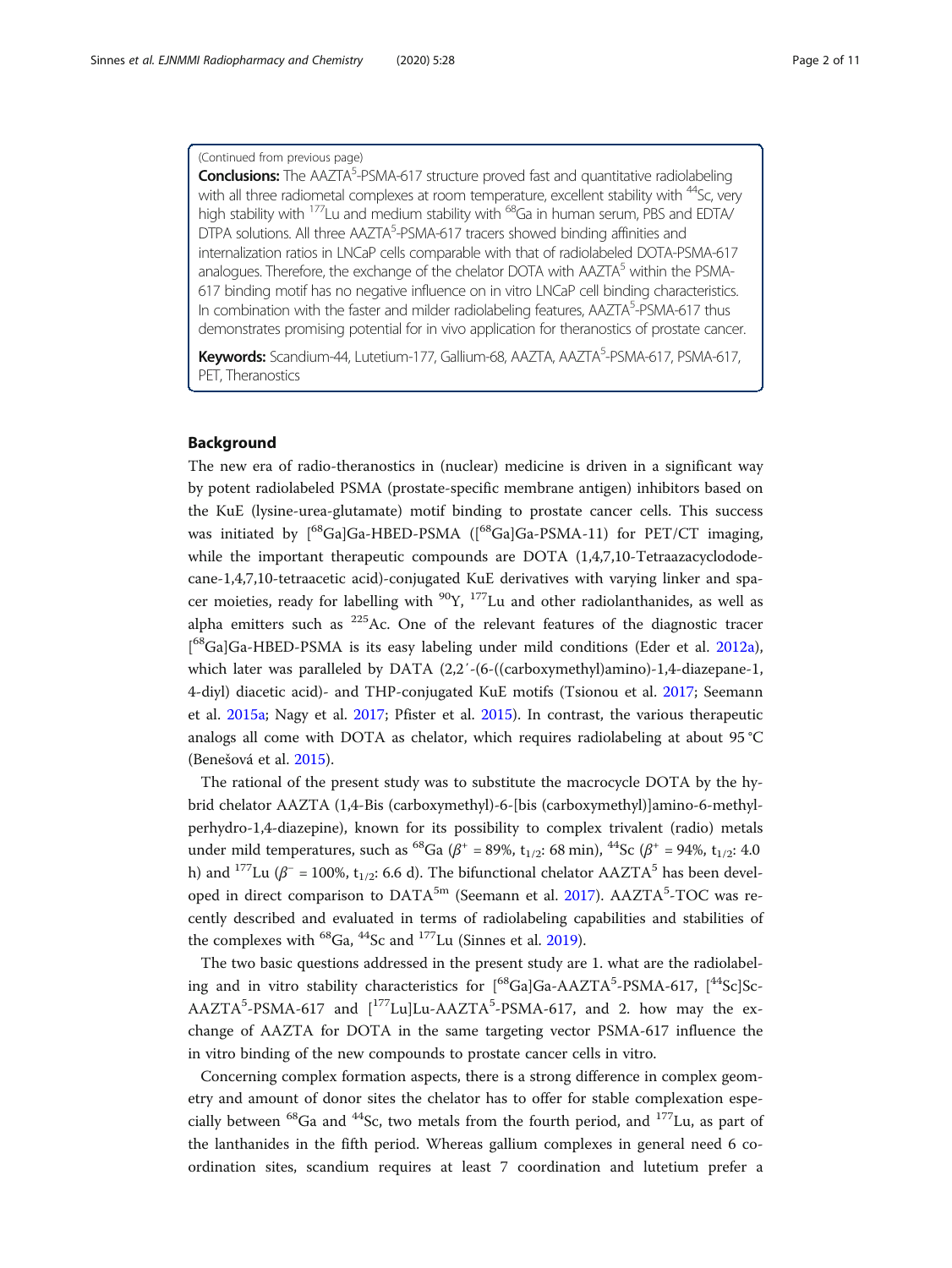<span id="page-2-0"></span>coordination with up to 8 donor atoms (Nagy et al. [2017;](#page-10-0) Parker et al. [2013;](#page-10-0) Aime et al. [1996](#page-10-0)), so one might expect different answers for question 1.

Concerning the possible impact of the chelator on the radiopharmacology of the same targeting vector, there have been a number of systematic studies for various targeting vectors indicating, that the "chelator makes a difference" (Fani et al. [2011,](#page-10-0) [2012](#page-10-0)). In the case of AAZTA, we recently reported promising results for radiolabeled AAZTA<sup>5</sup>-TOC directly compared with DOTA-TOC (Sinnes et al. [2019](#page-10-0)). This encouraged us to investigate whether the exchange of DOTA to  $AAZTA<sup>5</sup>$  conjugated to the Glu-urea-Lys binding motif through the 2-naphthyl-L-Ala-AMCH linker of PSMA-617, cf. Fig. 1, may affect the cell binding of the targeting vector or not. For PSMA derivatives, a well evaluated in vitro affinity assay based on LNCaP cells has been recently de-

veloped (Benešová et al. [2015](#page-10-0)). Data have been published already for <sup>68</sup>Ga-, <sup>44</sup>Sc- and <sup>177</sup>Lu-labeled DOTA-PSMA-617 (Benešová et al. [2015](#page-10-0), [2016;](#page-10-0) Umbricht et al. [2017](#page-10-0)), which can be used for direct comparison to the new AAZTA<sup>5</sup>-PSMA-617 derivatives.

# Materials and methods

# Synthesis of AAZTA<sup>5</sup>-PSMA (AAZTA<sup>5</sup>-Chx-2-Nal-Lys-Urea-Glu)

 $AAZTA<sup>5</sup>(<sup>t</sup>Bu)<sub>4</sub>$  was synthesized in five steps according to the protocol from Sinnes et al. yielding a ready-for-coupling derivative (Sinnes et al. [2019\)](#page-10-0). The PSMA-617 backbone was synthesized on solid phase following the established procedure from Heidelberg (Benešová et al. [2016](#page-10-0)). A standard amide coupling using HBTU/HOBt and DIPEA was performed to couple the  $AAZTA^5$  to PSMA on solid phase.  $AAZTA^5(^tBu)_{4}$  (59.0 mg; 0.09 mmol) was mixed with HATU (33.4 mg; 0.09 mmol), HOBt (35.6 mg; 0.26

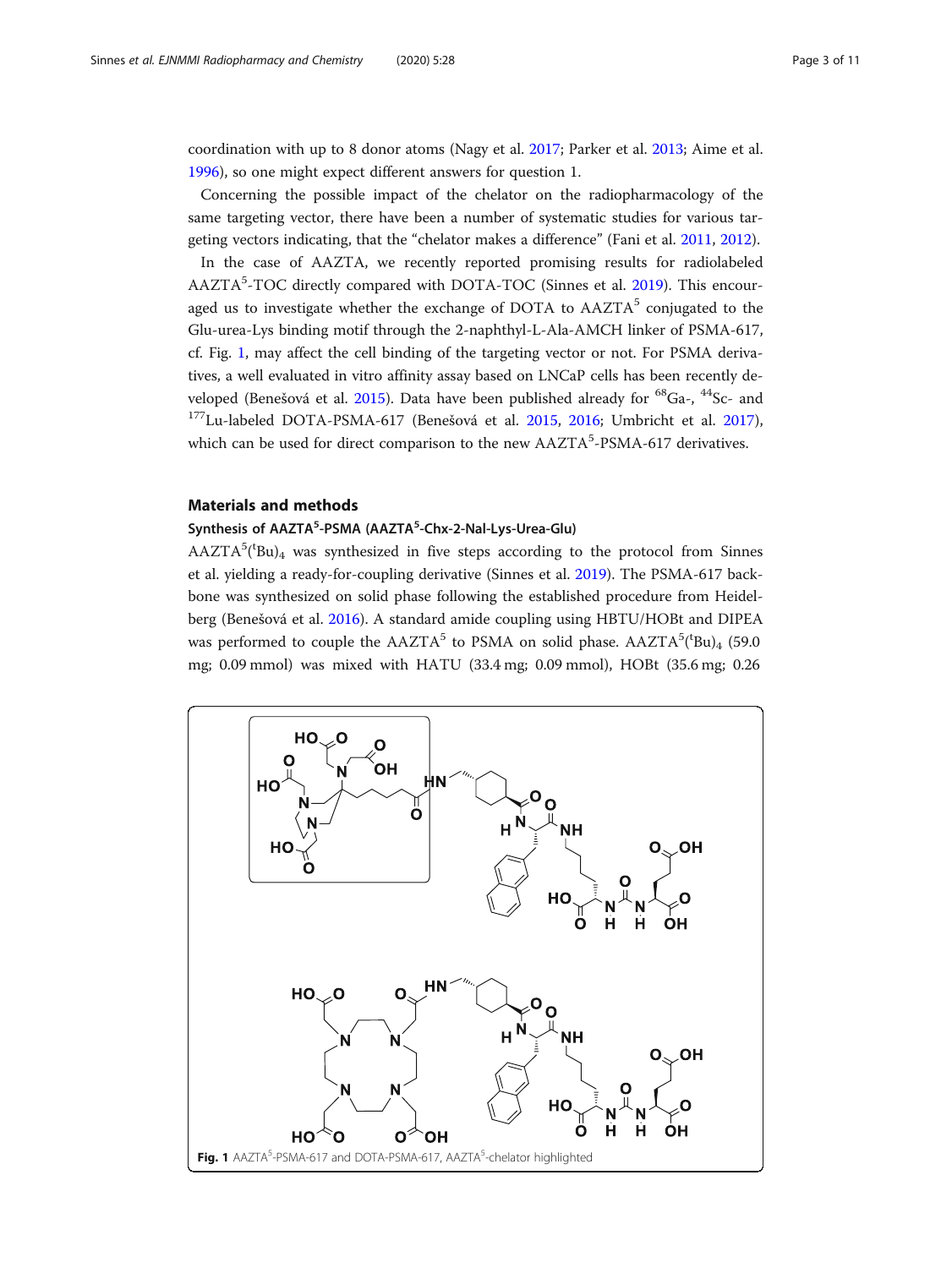mmol) and DIPEA (45 μl; 0.26 mmol) in dry DMF (2 mL) and shaken for 20 min. The solution was added to PSMA-617 (resin) (65.0 mg; 0.06 mmol) soaked in dry DMF (1 mL) and shaken overnight at RT (Fig. [2](#page-5-0)). After completion of the reaction, the solution was filtered off and the solid was washed with DCM. TFA  $(3 \times 2 \text{ mL})$  was added to the resin and shaken for 20 min. The TFA solutions were combined and stirred for 4 h at room temperature until completely deprotection. The solution was concentrated under vacuum and after HPLC (High-performance liquid chromatography) purification [LUNA column (Phenomenex<sup>®</sup> Luna<sup>®</sup> 10 µm C18(2) 100 Å) with a slow gradient of 25– 30% MeCN (+ 0.1% TFA) / 75-70% water (+ 0.1% TFA),  $t_R = 16.8$  min.], a white solid was obtained  $(6.6 \text{ mg}; 0.006 \text{ mmol}; 12\%)$  MS  $(ESI^+)$ : 1085:5  $(M + H^+)$ ; calculated for  $C_{51}H_{72}N_8O_{18}$ : 1084:50.

# Radiolabeling with <sup>68</sup>Ga, <sup>44</sup>Sc and <sup>177</sup>Lu

For radiochemical evaluation with <sup>68</sup>Ga, a <sup>68</sup>Ge/<sup>68</sup>Ga generator (TiO<sub>2</sub>-based matrix, Cyclotron Co. Obninsk, Russia) was used with online acetone post-processing separating iron and zinc impurities as well as  $^{68}$ Ge breakthrough (Zhernosekov et al. [2007](#page-10-0); Seemann et al. [2015b\)](#page-10-0). Gallium-68 radiolabeling for in vitro studies was performed with a <sup>68</sup>Ge/<sup>68</sup>Ga generator based on a pyrogallol resin (Schuhmacher and Maier-Borst [1981](#page-10-0)). Radiolabeling with  $^{44}$ Sc was performed with a 150 MBq  $^{44}$ Sc/ $^{44}$ Ti generator (Filosofov et al. [2010](#page-10-0); Pruszyński et al. 2010).  $^{177}$ Lu, produced via the  $^{176}$ Yb-pathway (Lebedev et al. [2000](#page-10-0)), was provided by ITG Munich.

Labeling with  $^{68}$ Ga and  $^{177}$ Lu were performed in 1 ml of 0.2 M ammonium acetate buffer pH 4.5 at room temperature (25 °C). For <sup>44</sup>Sc, due to the general post processing, the radionuclide is provided in 0.25 M ammonium acetate buffer pH 4 (Pruszyński et al. [2010](#page-10-0)). Kinetic studies were done with 50 MBq for  $^{44}$ Sc and 100 MBq for  $^{68}$ Ga and  $177$ Lu and aliquot were taken at different time points 1, 3, 5 and 10 min. The pH was controlled at start of labeling and after labeling was finished.

For reaction control thin-layer chromatography (TLC) with citrate buffer, pH 7, as eluent and radio HPLC (Merck Chromolith® RP-18e-column, water: MeCN with 0.1% TFA, 5 to 95% MeCN in 10 min) was used. TLC's were measured in RITA TLC imager (Elysia Raytest). The citrate TLC showed free radiometal with a  $R_f$  of 0.9 and all labeled compounds were located at  $R_f$  of 0.1 to 0.3. Radio-HPLC was used to characterize the labeled conjugates and to exclude the presence of colloidal radiometals not visible on TLC.

#### Stability studies

Stability studies were performed in human serum (HS), phosphate buffered saline (PBS) and EDTA/DTPA solution (pH adjusted to 7 by PBS buffer) in triplicate. Only batches obtained with > 95% labeling yield were used and time points were adjusted to the radionuclides' physical half-life:  ${}^{68}Ga - 0.5$ , 1, 2 h;  ${}^{44}Sc - 0.5$ , 1, 4, 8, 24 h;  ${}^{177}Lu - 1$ , 2, 4, 24 h. HS (human male AB plasma, USA origin) were bought from Sigma Aldrich, PBS was prepared with a BupH™ Phosphate Buffered Saline Pack (PIERCE), EDTA/ DTPA solution were prepared using the prepared PBS buffer and adding ETDA/DTPA to a 0.01 M concentration. Final procedure used 50–70 μl of the labeling solution added to 1 ml of stability solution. Final pH was controlled to ensure no influence of the labeling buffer on the stability solution.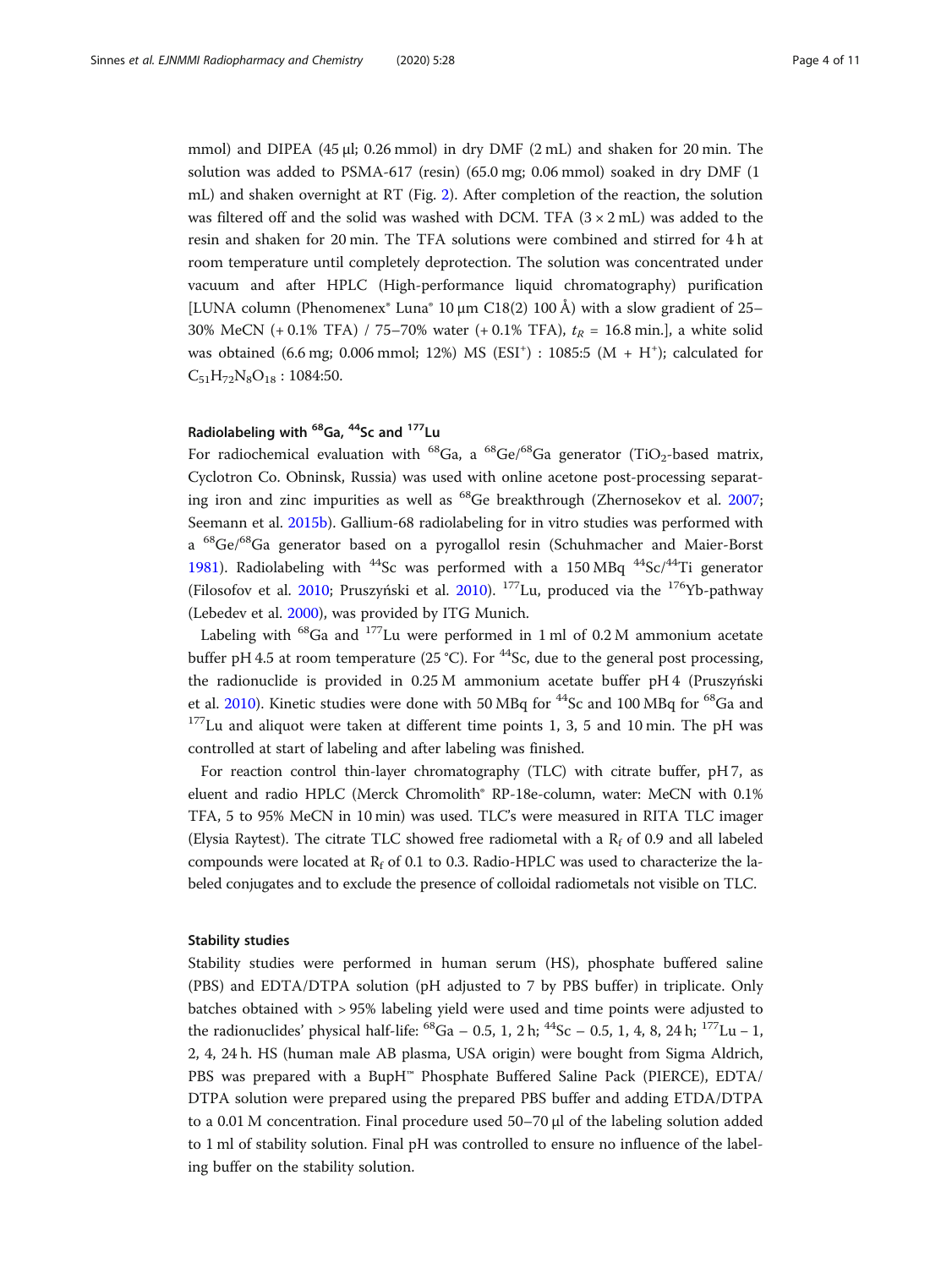#### Affinity studies/ cell binding studies

The in vitro experiments were performed using the PSMA-positive LNCaP cell line (androgen-sensitive human lymph node metastatic lesion of prostatic adenocarcinoma, CRL-1740 [American Type Culture Collection]) (Benešová et al. [2015\)](#page-10-0). For negative control, PSMA-PC3 cells (bone metastasis of a grade IV prostatic adenocarcinoma, ATCC CRL-1435) were used (Eder et al. [2012a](#page-10-0)). The cells were cultured in RPMI1640 medium supplemented with 10% fetal calf serum and L-glutamine and incubated at  $37 \degree$ C in an environment of humidified air containing  $5\%$  CO<sub>2</sub>. The cells were harvested using trypsin-ethylenediaminetetraacetic acid (trypsin-EDTA; 0.05% trypsin, 0.02% EDTA, all from PAN Biotech).

Cell binding affinity was determined by competitive cell binding assay (Eder et al. [2012a\)](#page-10-0).  $10^5$  LNCaP cells per well were incubated with 0.75 nM  $\binom{68}{9}$ Ga $\binom{168}{9}$ Ga-PSMA-10 in presence of 12 different concentrations (0–5000 nM) of cold complexes (natural Ga, Sc and Lu) of  $AAZTA^5-PSMA-617$  in a volume of 100  $\mu$ L by shaking for 45 min at room temperature and then removed using a multiscreen vacuum manifold (Millipore, Billerica, MA). Afterwards the cells were washed twice with  $100 \mu$ L and once with  $200 \mu$ L binding buffer at 5 °C. The cell containing filters were stamped out and measured in a gamma counter (Packard Cobra II, GMI, Minnesota, USA). Using a nonlinear regression algorithm (GraphPad Prism Software) the 50% inhibitory concentration ( $IC_{50}$ ) values were calculated. Each sample was done in quadruple while the whole experiment was done three times.

Nonradioactive complexes of the AAZTA<sup>5</sup>-PSMA-617 with <sup>nat</sup>Ga, <sup>nat</sup>Sc and <sup>nat</sup>Lu were synthesized by adding  $15 \mu L$  (150 nmol) of a 10 mM solution of the metal chlorides to 100 nmol of chelator in 85  $\mu$ L (1.5: 1 = metal: chelator) and filling up to 200  $\mu$ L with 0.2 M NH<sub>4</sub>Ac buffer pH 4.5. The solution of 0.2 M NH<sub>4</sub>Ac buffer pH 4.5 with a final concentration of 500 μM AAZTA<sup>5</sup>-PSMA-617 was shaken for 20 min at room temperature (25 °C) and quantitative complexation was reached after 20 min monitored by ESI LC-MS. MS (ESI<sup>+</sup>) for [<sup>nat</sup>GA]Ga−AAZTA<sup>5</sup>-PSMA: 1151.3 [M+H]<sup>+</sup>, 576.3 [M+  $2H]^{2+}$ ; calculated for  $C_{51}H_{69}GaN_8O_{18}$ : 1150.4; MS (ESI<sup>+</sup>) for [<sup>nat</sup>Sc]Sc-AAZ-TA<sup>5</sup>-PSMA: 1127.4 [M+H]<sup>+</sup>, 564.3 [M+2H]<sup>2+</sup>; calculated for  $C_{51}H_{68}ScN_8O_{18}$ : 1126.1; MS (ESI<sup>+</sup>) for [<sup>nat</sup>Lu]Lu–AAZTA<sup>5</sup>–PSMA: 1257.6 [M+H]<sup>+</sup>, 629.3 [M+2H]<sup>2+</sup>; calculated for  $C_{51}H_{68}LuN_8O_{18}$ : 1256.1

All AAZTA<sup>5</sup>-PSMA-617 complexes were tested 3 times in triplicate leading to  $n = 9$ . Same was done with the PSMA-617 complexes on the same cell-plates.

#### Internalization studies

For internalization studies  $10^5$  LNCaP or PC3 cells were seeded in poly(L-lysine)-coated 24-well cell culture plates at 37 °C in an environment of humidified air containing 5%  $CO<sub>2</sub>$  for 24 h. (Mier et al. [2007](#page-10-0)). The medium is removed and 250 µl of radiolabeled 30 nM AAZTA<sup>5</sup>-PSMA is replaced for 45 min. One plate is being incubated at 37 °C and the second one at  $4^{\circ}C$  to inhibit the internalization. The specificity of the ligands is proofed by addition 500 μM of 2-(phosphonomethyl)-pentanedioic acid (2-PMPA, Axxora, Loerrach, Germany). After incubation, the cells were washed three times with 1 ml ice cold PBS. To determine the surface-bound activity cells were incubated twice with 0.5 ml of glycine-HCl in PBS (50 mM, pH 2.8) each for 5 min at room temperature.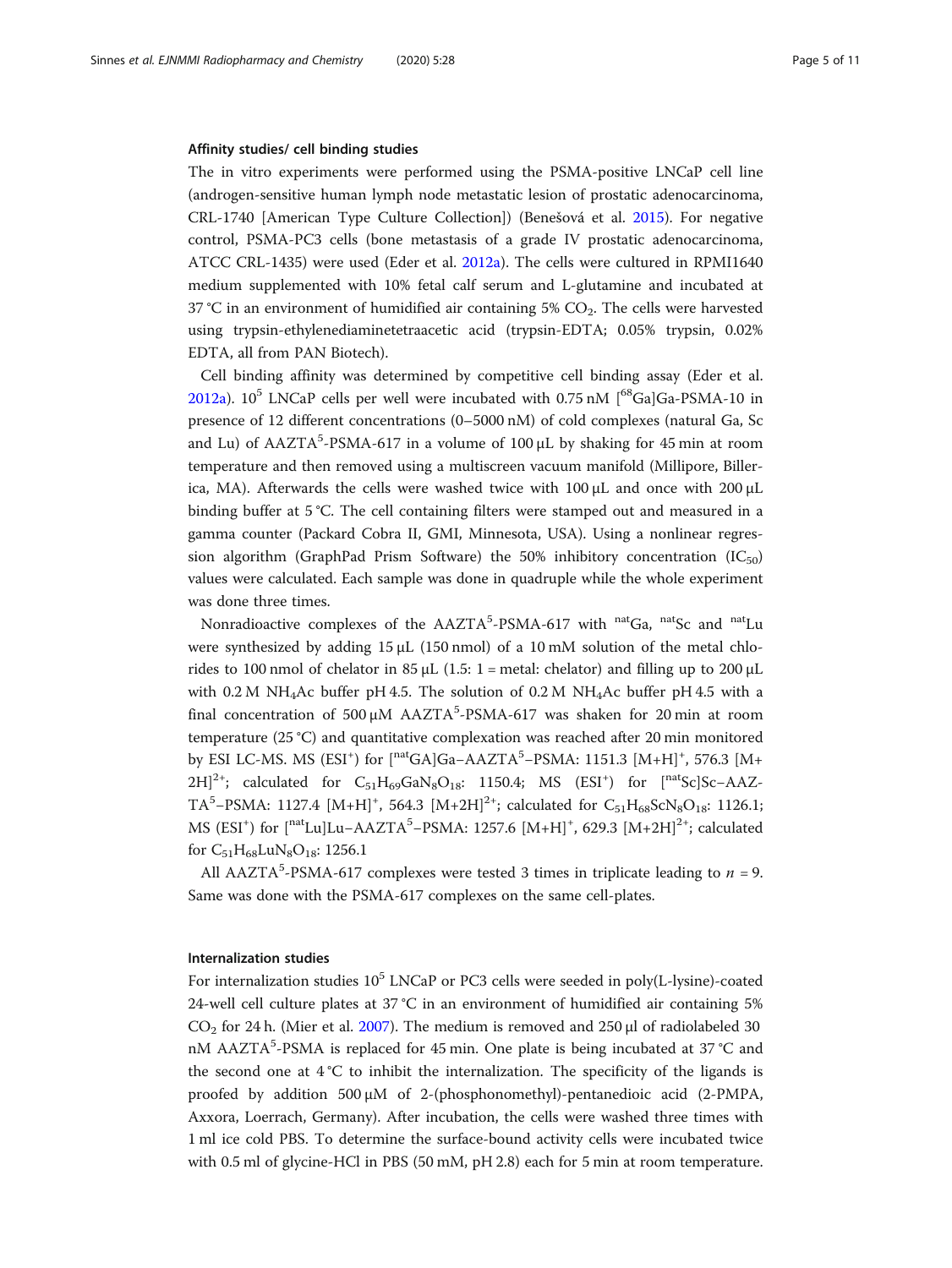<span id="page-5-0"></span>Both washing steps were collected for measuring with a gamma counter (Packard Cobra II, GMI, Minnesota, USA). Before lysating the cells with 0.5 mL of 0.3 M NaOH to determine the internalized fraction, they were once washed with 1 ml ice cold PBS (Eder et al. [2012a](#page-10-0)).

# Results

# Radiolabeling and stability studies

AAZTA<sup>5</sup>-PSMA-617 (AAZTA<sup>5</sup>-Chx-2-NaI-Lys-Urea-Glu) was successfully radiolabeled in quantitative radiochemical yields (> 99%, as determined both by radio-HPLC and radio-TLC) with  ${}^{68}Ga$ ,  ${}^{44}Sc$  and  ${}^{177}Lu$ , in less than 5 min at room temperature. Precursor amounts were optimized to 5 nmol  $(5.4 \text{ µg})$  for <sup>68</sup>Ga and <sup>44</sup>Sc and 0.6 nmol (0.65 μg) for  $177$ Lu (molar ratio 10: 1 for chelator to radiometal). Final concentrations for the internalization studies of 6 μM (6 nmol/ml) were easily reached and final radiochemical purities of 99.9% (as determined by radio-HPLC) allowing direct use of the obtained product solution for the in vitro assay without further purification.

The stability studies, against HS, PBS buffer and EDTA/DTPA in PBS buffer, showed [ ${}^{68}$ Ga]Ga-AAZTA<sup>5</sup>-PSMA-617 to be > 95% stable against HS and > 90% stable in PBS and EDTA/DTPA in PBS over 2 h. [<sup>44</sup>Sc]Sc-AAZTA<sup>5</sup>-PSMA-617 was completely stable with > 95% over 8 h against HS, PBS and EDTA/DTPA in PBS and even stayed stable with > 95% after 24 h against HS. The  $^{177}$ Lu complex stabilities at 2 h were > 98%, while small degradations to 81% were observed after 24 h against HS. Stabilities of  $[^{177}$ Lu]Lu-AAZTA<sup>5</sup>-PSMA-617 against PBS and EDTA/DTPA in PBS are between 85 and 90% after 24 h.

# In vitro binding affinity and internalization studies

In competitive binding studies against  $\int_{0}^{68}Ga|Ga-PSMA-10$ , all three non-radioactive metal complexes of  $AAZTA<sup>5</sup>-PSMA-617$  indicated nanomolar binding affinities: 8.7 ± 0.8 nM for the gallium complex,  $30.6 \pm 11.5$  nM for the scandium complex and  $26.6 \pm 1.5$ 11.1 nM for the lutetium complex. By applying the Cheng-Prusov equation on the  $IC_{50}$ values the following inhibition constants were obtained (Table [1\)](#page-6-0) (Craig [1993\)](#page-10-0).

$$
K_i = \frac{IC50}{\left(1 + \frac{C_{dim}}{K_d}\right)}
$$

All three radiolabeled AAZTA<sup>5</sup>-PSMA-617 derivatives internalized well with 13-20%IA /  $10^6$  $10^6$  cells (Table 1 / Fig. 1), which is comparable to the internalization of the

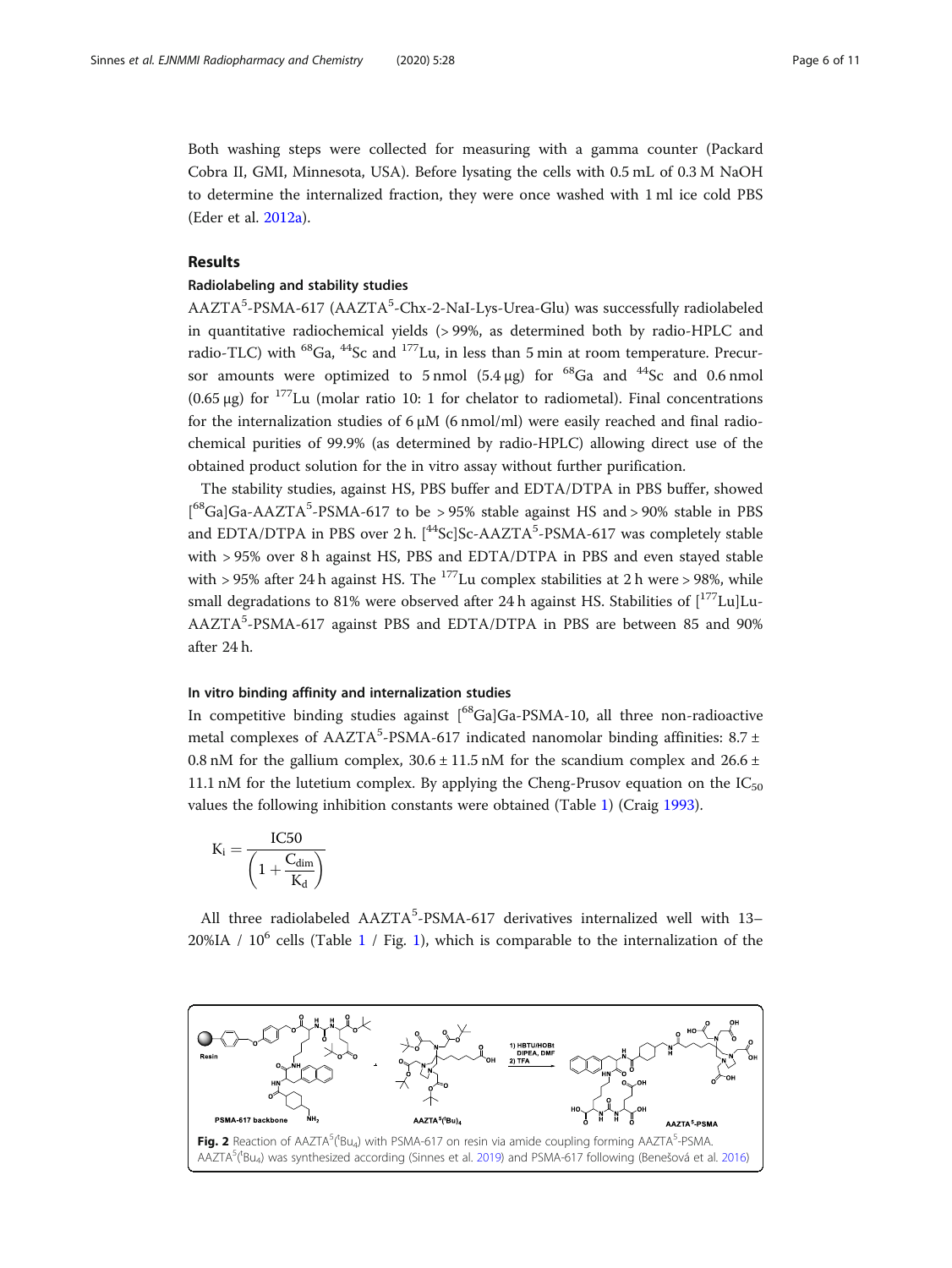<span id="page-6-0"></span>DOTA-PSMA-617 analogs published elsewhere (Benešová et al. [2015](#page-10-0); Eppard et al. [2017](#page-10-0)). For all compounds the blocking with 2-PMPA was successful at 37 °C. All AAZTA<sup>5</sup>-PSMA-617 complexes showed high cell surface binding on 37 °C comparable to the PSMA-617 complexes (37 °C and 4 °C values shown in supplements, Figs. [1](#page-9-0) and [2\)](#page-9-0). Comparing surface to internalized activity lead to %internalization / total cellular activity ratios of 43% for [<sup>68</sup>Ga]Ga-AAZTA<sup>5</sup>-PSMA-617 comparable to the 47% value re-ported for [<sup>68</sup>Ga]Ga-DOTA-PSMA-617 (Benešová et al. [2015\)](#page-10-0). The %internalization / total cellular activity ratio for the [<sup>44</sup>Sc]Sc-AAZTA<sup>5</sup>-PSMA-617 with 41% is in the same range as the  $^{68}$ Ga-complex. The value is lower compared to the measured value of 51% for  $[44$ Sc]Sc-PSMA-617 in the same assay, but very similar with the literature value of 41% published by Eppard et al. (Eppard et al. [2017](#page-10-0)). For  $[^{177}$ Lu]Lu-AAZTA<sup>5</sup>-PSMA-617 the %internalization / total celluar activity ratio of 36% was higher than the measured 27% value for  $\left[ {}^{177}$ Lu]Lu-PSMA-617 in the same assay, but much higher than the published value of 10–15% for [177Lu]Lu-PSMA-617 from Umbricht et al. (Umbricht et al. [2017\)](#page-10-0).

Experiments on negative PC3 cells proved no specific internalization or cell surface binding for both  $[$ <sup>44</sup>Sc]Sc-AAZTA<sup>5</sup>-PSMA-617 and  $[$ <sup>177</sup>Lu]Lu-AAZTA<sup>5</sup>-PSMA-617. Also, the  $^{44}$ Sc and  $^{177}$ Lu complexes of the free chelator  $AAZTA^5$  were tested on LNCaP-cells showing no specific internalization or cell surface binding (data shown in [Supplements](#page-9-0)) (Fig. [3\)](#page-7-0).

# **Discussion**

# Radiochemistry

Quantitative radiolabeling with  $^{68}$ Ga,  $^{44}$ Sc and  $^{177}$ Lu was achieved at room temperature for AAZTA<sup>5</sup>-PSMA-617 within less than 5 min at room temperature. This corresponds with literature data for the free chelator (Nagy et al. [2017](#page-10-0)) as well as with recent evalua-tions of AAZTA<sup>5</sup>-TOC (Sinnes et al. [2019](#page-10-0)).

## Stability studies

[<sup>68</sup>Ga]Ga-AAZTA<sup>5</sup>-PSMA-617 is stable in vitro against HS with very small degradation over 2 h against PBS, cf. Table [1](#page-9-0) in the supplement. This corresponds to values of [<sup>68</sup>Ga]Ga-AAZTA<sup>5</sup>-TOC (Sinnes et al. [2019](#page-10-0)) where conjugating the targeting molecule TOC to the chelator even stabilized the complex. The low-molecular weight molecule

**Table 1** Inhibition constants ( $K_i$  in nM) and internalization values (%IA = % internalized activity) of [<sup>nat/68</sup>Ga]Ga-PSMA-11, [<sup>nat/68</sup>Ga]Ga-, [<sup>nat/44</sup>Sc]Sc-, [<sup>nat/177</sup>Lu]Lu-DOTA-PSMA-617 and [<sup>nat/68</sup>Ga]Ga-, [nat/44Sc]Sc-, [nat/177Lu]Lu-AAZTA<sup>5</sup>-PSMA-617

| derivative                                                         | $K_i \pm SD$<br>/ nM |                        | Internalization $\pm$ SD<br>/ %IA/10 $^6$ cells |                        |
|--------------------------------------------------------------------|----------------------|------------------------|-------------------------------------------------|------------------------|
| $[^{nat/68}Ga]Ga$ -PSMA-11                                         | $12.0 + 2.8$         | (Eder et al. 2012a)    | $9.5 + 2.6$                                     | (Benešová et al. 2015) |
| [nat/68Ga]Ga-PSMA-617                                              | $6.4 \pm 1.0$        | (Benešová et al. 2015) | $17.7 + 4.4$                                    | (Benešová et al. 2015) |
| [nat/68Ga]Ga-AAZTA <sup>5</sup> -PSMA                              | $8.7 + 0.9$          |                        | $13.0 + 0.2$                                    |                        |
| $\left[^{\text{nat/44}}\text{Sc}\right]$ Sc-PSMA-617               | $4.7 \pm 0.8$        | (Eppard et al. 2017)   | $15.8 \pm 2.1$                                  | (Eppard et al. 2017)   |
| [nat/44Sc]Sc-AAZTA <sup>5</sup> -PSMA                              | $30.6 + 11.5$        |                        | $20.0 + 0.9$                                    |                        |
| [nat/177Lu]Lu-PSMA-617                                             | $6.9 \pm 1.3$        | (Benešová et al. 2015) | $17.5 \pm 3.1$                                  | (Benešová et al. 2015) |
| $\int^{\text{nat/177}}$ Lu]Lu-AAZTA <sup>5</sup> -PSMA 26.6 ± 11.1 |                      |                        | $18.0 + 2.0$                                    |                        |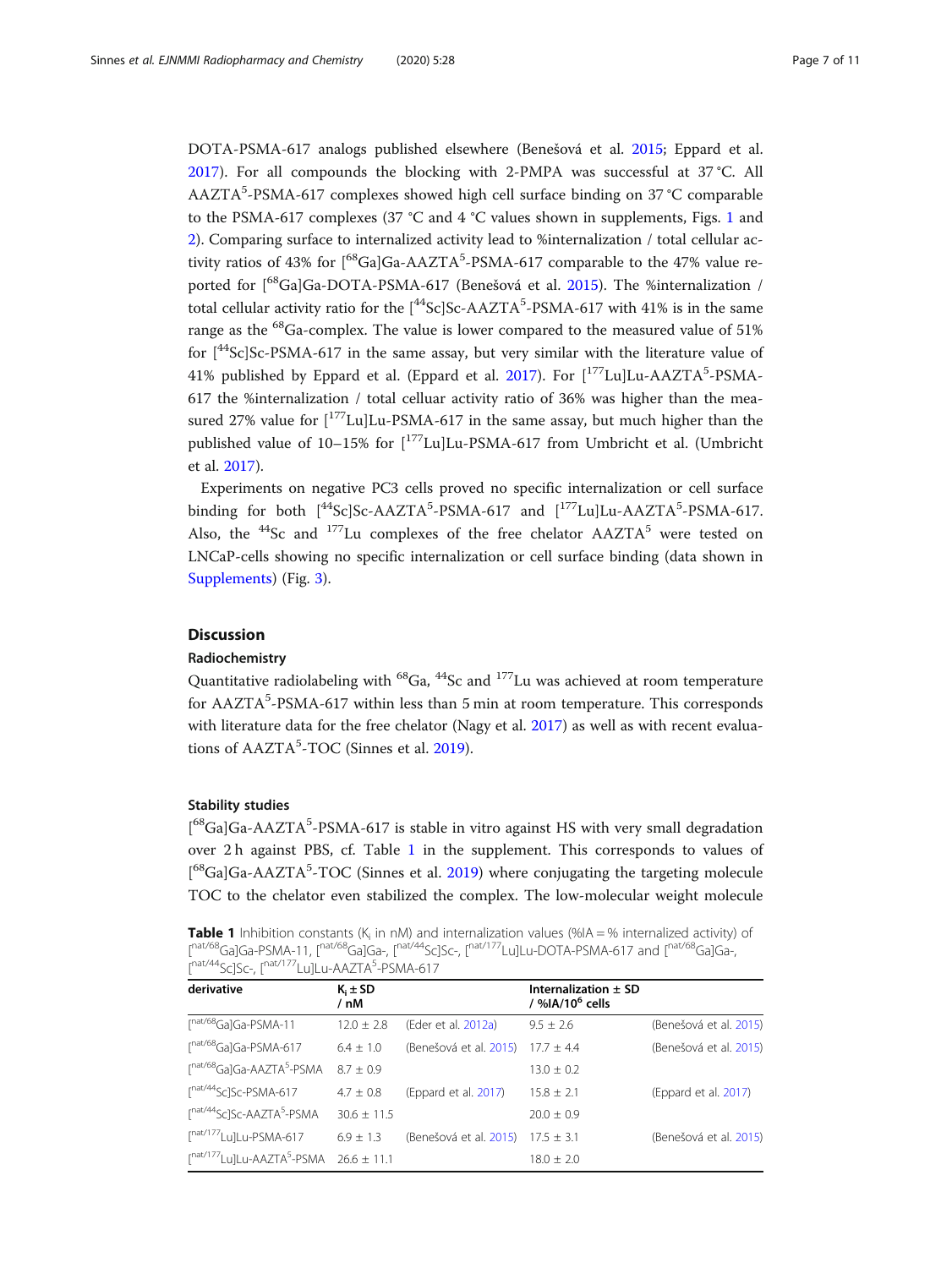<span id="page-7-0"></span>

PSMA-617 seems to have the same stabilizing influence on the chelator as the cyclic peptide TOC, but to a smaller extend (Table [2\)](#page-8-0). [<sup>68</sup>Ga]Ga-AAZTA<sup>5</sup>-PSMA-617 was not as stable as  $[$ <sup>68</sup>Ga]Ga-AAZTA<sup>5</sup>-TOC, but still more stable compared to the <sup>68</sup>Ga complex with the free chelator, i.e. [<sup>68</sup>Ga]Ga-AAZTA<sup>5</sup>.

[<sup>44</sup>Sc]Sc-AAZTA<sup>5</sup>-PSMA-617 was completely stable over 8 h with no degradation in HS even after 24 h. This corresponds with the literature showing a high stability of the Sc-AAZTA complex (Nagy et al. [2017;](#page-10-0) Sinnes et al. [2019\)](#page-10-0). The high stability in HS, PBS and EDTA/DTPA in PBS is one of the prerequisites that justifies first preclinical in vivo applications in the next steps (in Supplement Table [2](#page-9-0), also with EDTA/DTPAvalues).  $[$ <sup>177</sup>Lu]Lu-AAZTA<sup>5</sup>-PSMA-617 displays high stability over 8 h, yet starts with degradation slowly after 24 h.

#### Binding affinity

The binding affinities for all three non-radioactive metal complexes of AAZTA<sup>5</sup>-PSMA-617 are in the low nM range. [<sup>nat</sup>Ga]Ga-AAZTA<sup>5</sup>-PSMA-617 reached the same  $K_i$  value range of 8–9 nM as the PSMA-617 analogue, while proving a higher binding affinity as  $\left[\right]^{\text{nat}}$ Ga $\left[\right]$ Ga-PSMA-11.

Both [natSc]Sc-AAZTA<sup>5</sup>-PSMA-617 and [natLu]Lu-AAZTA<sup>5</sup>-PSMA-617 displayed a somewhat lower affinity of 31 and 27 nM, respectively. The most noticeable difference, beside  $AAZTA<sup>5</sup>$  being a hybrid chelator, i.e. shows both cyclic and acyclic features, what mostly effects the radiochemistry, is the charge of  $-1$  for the AAZTA<sup>5</sup> scandium and lutetium complexes. For DOTA, the necessary donor set consists of  $N_4O_2$  to  $N_4O_4$ , and at least one of the acid groups is part of the bifunctionalization to the targeting molecule. As a  $M^{3+}$  radiometal DOTA is forming a neutral complex, whereas AAZTA<sup>5</sup> with a N<sub>3</sub>O<sub>4</sub> core forms an overall negative charged complex (net charge – 1). This negative charge is created by the 4 acid groups that need to be deprotected for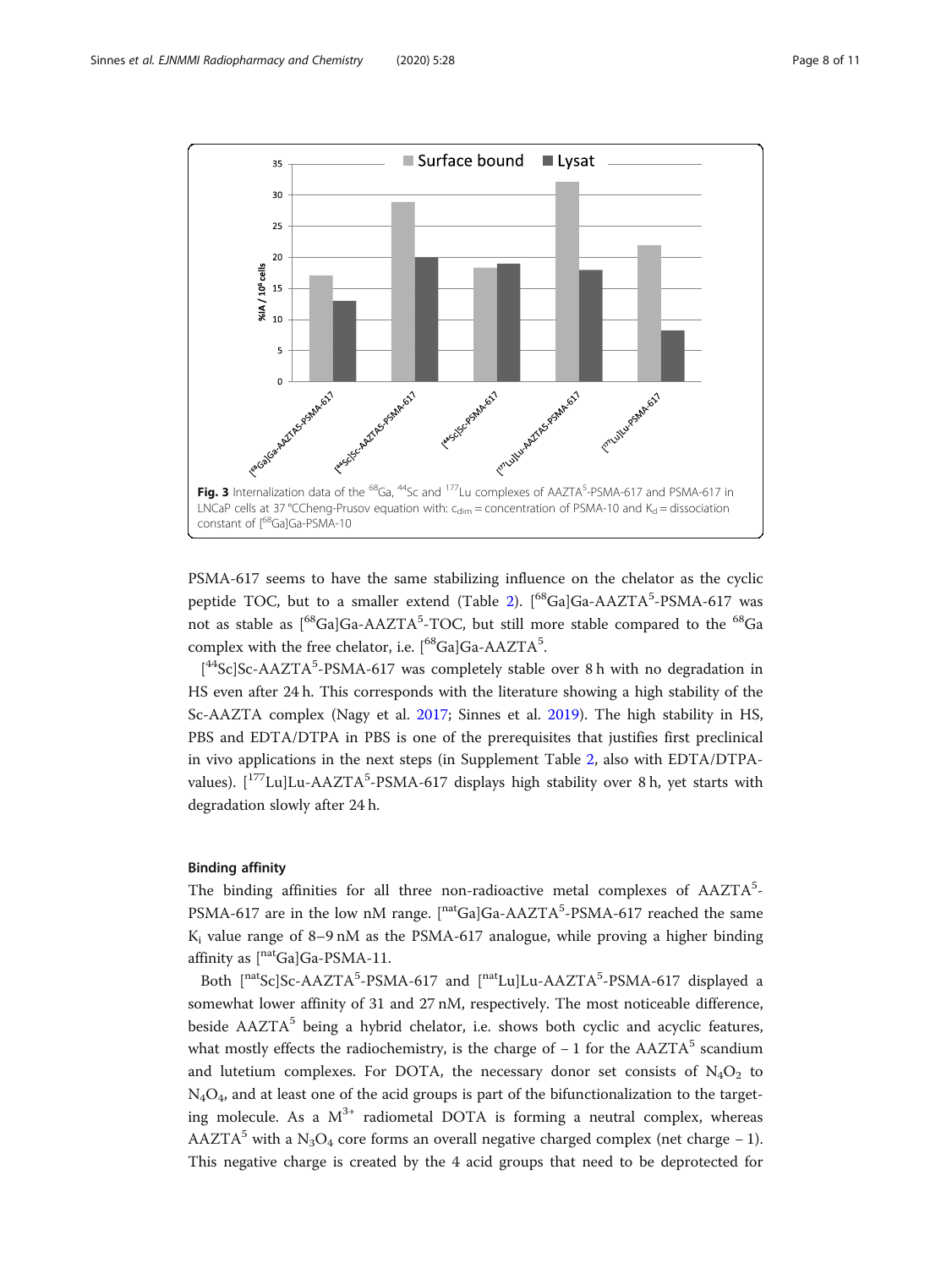|            | time             | $[$ <sup>68</sup> Ga]Ga-<br>AAZTA <sup>5</sup> | [ <sup>68</sup> Ga]Ga-AAZTA <sup>5</sup> -TOC | $[$ <sup>68</sup> Ga]Ga-<br>AAZTA <sup>5</sup> -PSMA-617 |
|------------|------------------|------------------------------------------------|-----------------------------------------------|----------------------------------------------------------|
| <b>HS</b>  | 0.5 <sub>h</sub> | $93.0 + 0.8$                                   | $98.1 + 0.2$                                  | $94.7 + 0.3$                                             |
|            | 1 h              | $92.7 \pm 1.3$                                 | $96.9 + 0.2$                                  | $94.3 \pm 0.4$                                           |
|            | 2 <sub>h</sub>   | $85.3 + 3.4$                                   | $95.0 + 0.3$                                  | $91.3 \pm 0.7$                                           |
| <b>PBS</b> | 0.5 <sub>h</sub> | $97.5 \pm 1.0$                                 | $99.1 \pm 0.2$                                | $94.1 + 0.2$                                             |
|            | 1 h              | $88.7 + 0.5$                                   | $99.2 + 0.1$                                  | $92.7 + 0.5$                                             |
|            | 2 <sub>h</sub>   | $78.5 \pm 4.5$                                 | $99.3 \pm 0.1$                                | $92.8 \pm 0.6$                                           |

<span id="page-8-0"></span>Table 2 Stability values of <sup>68</sup>Ga complexes of AAZTA<sup>5</sup>, AAZTA<sup>5</sup>-TOC and AAZTA<sup>5</sup>-PSMA-617

complexation and binding to the radiometal. The four negative charges of the acid groups overcompensate for the three positive charges of the radiometal. The complex of the gallium can be neutral because gallium may not require all donor atoms from the  $AAZTA<sup>5</sup>$  since gallium prefers an octahedral coordination sphere leaving one acid group empty. The negative charge definitely may have an influence on the in vitro as well as the in vivo behavior of the targeting molecule. Besides however, both chelator systems provide a suitable scaffold for a more efficient locally arrangement of the donor atoms (nitrogen and oxygens atoms) to achieve metal coordination. A relevant influence on the host of the radiometal inside the chelator ring arises the entropic effect.

The relatively high SD for both affinity and internalization in case of the scandium and the lutetium complexes are justified by 9 total measurements over 9 experimental days (SD on each day  $\pm 1-2$ ), whereas the gallium complex was tested twice on the same day. With each measurement being quadruple, total repetition was  $n = 8$  for the gallium complex and  $n = 36$  for the scandium and the lutetium complex, respectively.

# Internalization

All AAZTA<sup>5</sup>-PSMA complexes internalize well and this was demonstrated to be a specific and active process. The internalization value for [<sup>68</sup>Ga]Ga-AAZTA<sup>5</sup>-PSMA-617 is in the same range as literature values of  $1^{68}$ Ga]Ga-PSMA-617, with both reaching internalization ratios around 45%. The  $[^{44}\mathrm{Sc}]$ Sc-AAZTA<sup>5</sup>-PSMA reached ratios of 41% internalized activity while  $\int^{44}Sc\,Sc-PSMA-617$  showed up to 50% on the same day, while literature also giving around 41% internalized activity. For  $[$ <sup>177</sup>Lu]Lu-AAZTA<sup>5</sup>-PSMA-617 ratios of 36% internalized activity were measured, which are higher than the 27% measured for  $\left[ {}^{177}Lu \right]Lu$ -PSMA-617. Literature values for  $\left[ {}^{177}Lu \right]Lu$ -PSMA-617 of 10–15% are much lower than the measured values in this assay.

Surface binding obtained for the radiolabeled AAZTA<sup>5</sup>-PSMA-617 complexes could be blocked by 2-PMPA. Similarly,  $\int^{44}$ Sc]Sc-AAZTA<sup>5</sup> and  $\int^{177}$ Lu]Lu-AAZTA<sup>5</sup> showed no surface activity or internalization on PSMA positive LNCaP cells and on PC3 cells as a second negative experiment.

## Conclusion

Radiolabeled AAZTA<sup>5</sup>-PSMA-617 conjugates guarantee for almost quantitative yields of > 99% of  $^{44}$ Sc-,  $^{68}$ Ga- and  $^{177}$ Lu-labeling under mild conditions in short time after less than 5 min at room temperature. Subsequent purification is obsolete for in vitro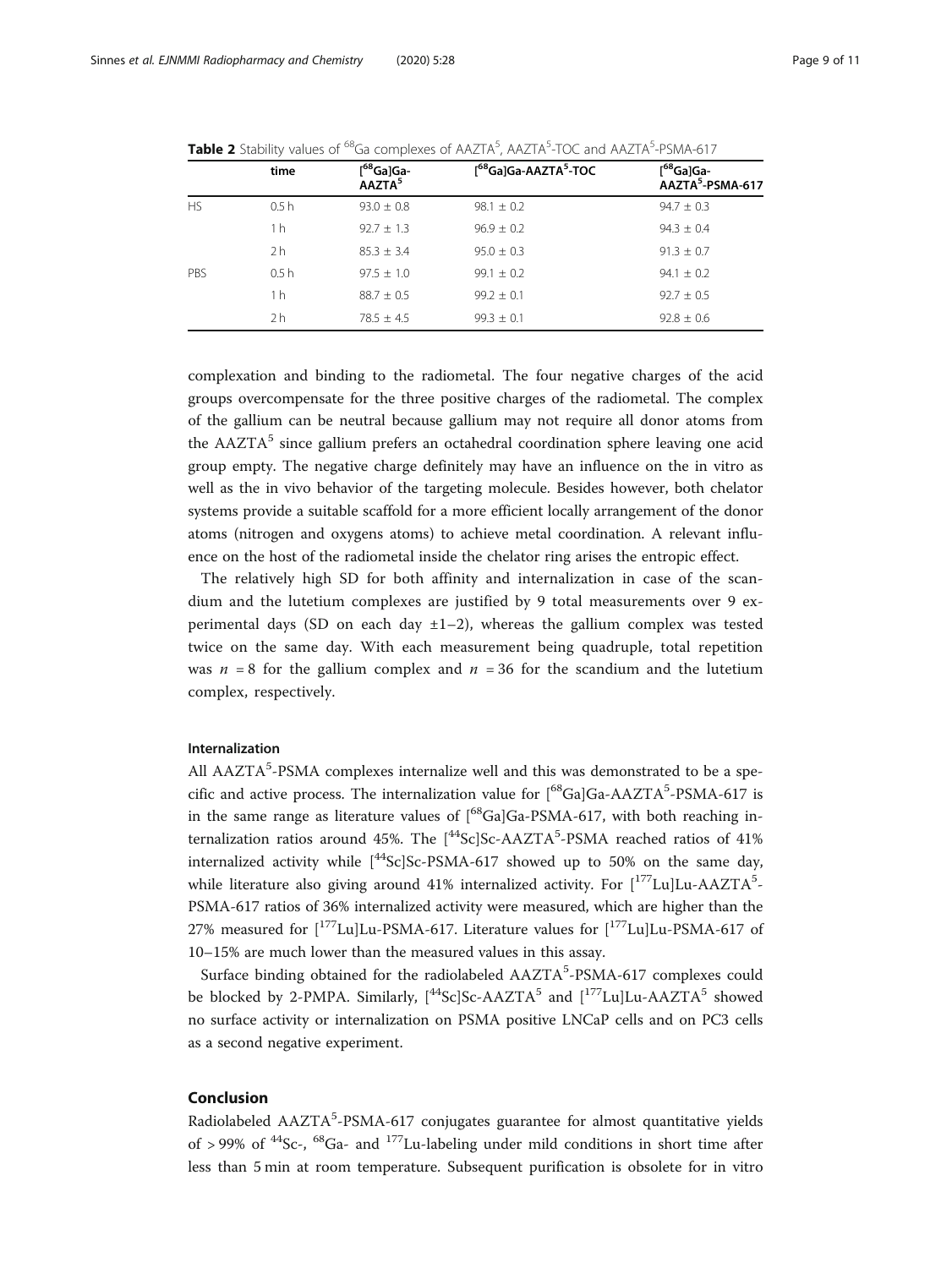<span id="page-9-0"></span>studies. [<sup>68</sup>Ga]Ga-AAZTA<sup>5</sup>-PSMA-617, [<sup>44</sup>Sc]Sc-AAZTA<sup>5</sup>-PSMA-617 and [<sup>177</sup>Lu]Lu-AAZTA<sup>5</sup>-PSMA-617 are stable to a different degree, with favorable in vitro stabilities in particular for the  $^{44}$ Sc and  $^{177}$ Lu versions.

These synthetic advantages in terms of radiolabeling and stability are accompanied by good binding affinities in vitro and excellent PSMA-specific internalization in LNCaP tumor cells, which correspond with those of the radiolabeled PSMA-617 versions. Therefore, the exchange of the chelator DOTA with  $AAZTA<sup>5</sup>$  within the chelator-PSMA-617 binding motif has no negative influence on in vitro LNCaP cell binding characteristics. In combination with the faster and milder radiolabeling features, AAZTA<sup>5</sup>-PSMA-617 thus demonstrates potential for in vivo application for theranostics of prostate cancer, in particular for  $[$ <sup>44</sup>Sc]Sc-AAZTA<sup>5</sup>-PSMA-617 and [<sup>177</sup>Lu]Lu-AAZTA<sup>5</sup>-PSMA-617.

#### Additional file

Additional file 1: Figure 1. Internalization data of the <sup>44</sup>Sc complexes of AAZTA<sup>5</sup>-PSMA-617, AAZTA<sup>5</sup> and PSMA-617 in PC3 cells at 37 °C and 4 °C. Figure 2. Internalization data of the  $^{177}$ Lu complexes of AAZTA<sup>5</sup>-PSMA-617, AAZTA<sup>5</sup> and PSMA-617 in PC3 cells at 37 °C and 4 °C. Figure 3. Internalization data of the <sup>68</sup>Ga, <sup>44</sup>Sc and <sup>177</sup>Lu complexes of AAZTA<sup>5</sup>-PSMA-617 and PSMA-617 in LNCaP cells at 37 °C and 4 °C. Figure 4. radio-HPLC spectra of [<sup>68</sup>Ga]Ga-AAZTA<sup>5</sup>-PSMA with linear gradient condition of 5–95% MeCN (+ 0.1% TFA)/95–5% Water (+ 0.1% TFA) in 10 min, 1 mL/min, t<sub>R</sub> = 10 min. Figure 5. radio-HPLC spectra of [<sup>44</sup>Sc]Sc-AAZTA<sup>5</sup>-PSMA with linear gradient condition of 5–95% MeCN (+ 0.1% TFA)/95–5% Water (+ 0.1% TFA) in 10 min, 1 mL/min,  $t_R = 10.5$  min. Figure 6. radio-HPLC spectra of [<sup>177</sup>Lu]Lu-AAZTA<sup>5</sup>-PSMA with linear gradient condition of 5–95% MeCN (+ 0.1% TFA)/95–5% Water (+0.1% TFA) in 10 min, 1 mL/min, t<sub>R</sub> = 10 min. **Table 1**. Stability values of <sup>68</sup>Ga complexes of AAZTA<sup>5</sup>, AAZTA<sup>5</sup>-TOC and AAZTA<sup>5</sup>-PSMA-617. Table 2. Stability values of <sup>44</sup>Sc and <sup>177</sup>Lu complexes of AAZTA<sup>5</sup>, AAZTA<sup>5</sup>-TOC and AAZTA<sup>5</sup>-PSMA-617

#### Abbreviations

AAZTA: 1,4-Bis (carboxymethyl)-6-[bis (carboxymethyl)]amino-6-methylperhydro-1,4-diazepine; AAZTA<sup>5</sup>: 1,4-Bis (carboxymethyl)-6-[bis (carboxymethyl)]amino-6-[pentanoic-acid]perhydro-1,4-diazepine; DTPA: Diethylenetriaminepentaacetic acid; DIPEA: N,N-Diisopropylethylamine; DOTA: 1,4,7,10-Tetraazacyclododecane-1,4,7,10-tetraacetic acid; HBTU: 2-(1H-Benzotriazol-1-yl)-1,1,3,3-tetramethyluronium hexafluorophosphate; HOBt: Hydroxybenzotriazole; HPLC: High-performance liquid chromatography; LC: Liquid chromatography; MS: Mass spectrometry; n.c.a.: No-carrier-added; NH4OAc: Ammonium acetate; HS: Human serum; PBS: Phosphate buffered saline; RCY: Radiochemical yield; RT: Room temperature; TLC: Thin layer chromatography; DATA: 2,2'-(6- ((carboxymethyl)amino)-1,4-diazepane-1,4-diyl) diacetic acid; EDTA: Ethylenediaminetetraacetic acid; IC<sub>50</sub>: Half-maximal inhibitory concentration; PSMA: Prostate-specific membrane antigen; Ki : Inhibition constant; %IA: Internalized activity; HBED: N,N′-Bis (2-hydroxybenzyl)ethylenediamine-N,N′-diacetic acid; KuE: Lysine-urea-glutamate

#### Acknowledgements

Not applicable.

#### Authors' contributions

JPS with the help of ESM performed synthesis and radiolabeling studies. UBW carried out in vitro studies with help of JPS and MS. KK and FR have made substantial contributions to the conception of the work. All authors contributed to drafting the manuscript and enhancing the intellectual content. All authors have read and approved the final manuscript.

#### Funding

Not applicable. Open Access funding enabled and organized by Projekt DEAL.

#### Availability of data and materials

The datasets generated and/or analyzed during the current study are available from the corresponding author on reasonable request.

#### Ethics approval and consent to participate

Not applicable.

#### Consent for publication

Not applicable.